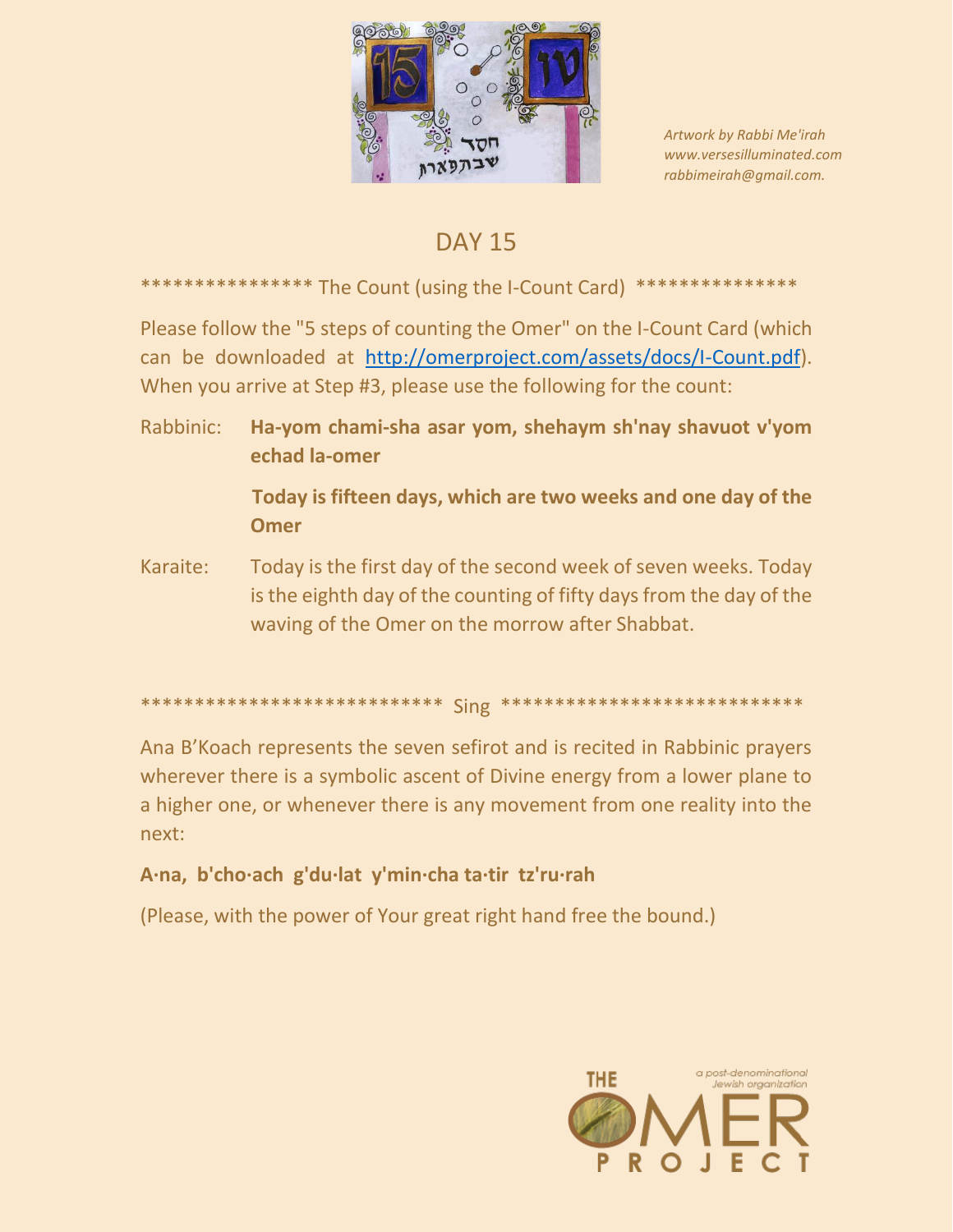\*\*\*\*\*\*\*\*\* This Week According to Rabbinic Mystical Teachings \*\*\*\*\*\*\*\*\*

Week Three: Tiferet. Radiance, Beauty, Pride, Harmony, Balance, Truth.

Tiferet is the combination of chesed and gevurah, it represents the ability to mix expansive and limiting forces and achieve goodness and harmony. To allow tiferet into one's life is to view the world in a compassionate and balanced way, acknowledging its beauty.

Jacob represents tiferet during this week. Jacob harmonized both the chesed and gevurah of his Father and Grandfather (Abraham representing chesed and Isaac representing gevurah).

\*\*\*\*\*\*\*\*\* This Day According to Rabbinic Mystical Teachings \*\*\*\*\*\*\*\*\*

This day: Chesed shebe'Tiferet. Loving-kindness in Compassion, Grace within Balance, Love within Compassion.

One thought for Chesed of Tiferet. Knowledge of the scriptures.

\*\*\*\*\*\*\*\*\*\*\*\*\*\*\*\*\*\*\*\*\* This Day's Biblical Figures \*\*\*\*\*\*\*\*\*\*\*\*\*\*\*\*\*\*\*\* \*\*\*\*\*\*\*\*\*\*\* with the Rabbinic Mystical Quality of the Day \*\*\*\*\*\*\*\*\*\*\*

Shifrah and Puah are two hardworking midwives who help Hebrew slaves deliver babies in the land of Egypt. Pharaoh commands them to kill every Hebrew baby boy they deliver, while letting the girls live. Shifrah and Puah do not obey the king's command. They show compassion to the Hebrew mothers and their children, and they do not kill the male babies. When Pharaoh summons the midwives again and demands to know why they have not carried out his order, they use his own prejudices against him. They claim: "The Hebrew women are like animals. Before the midwife can come to them, they give birth." Because of the compassion they show, God rewards them -- "God built them houses." This may mean many children or prosperous families -- one wonderful modern interpretation of this verse is that God made schools of midwifery for them so that they could pass on their heroic values!